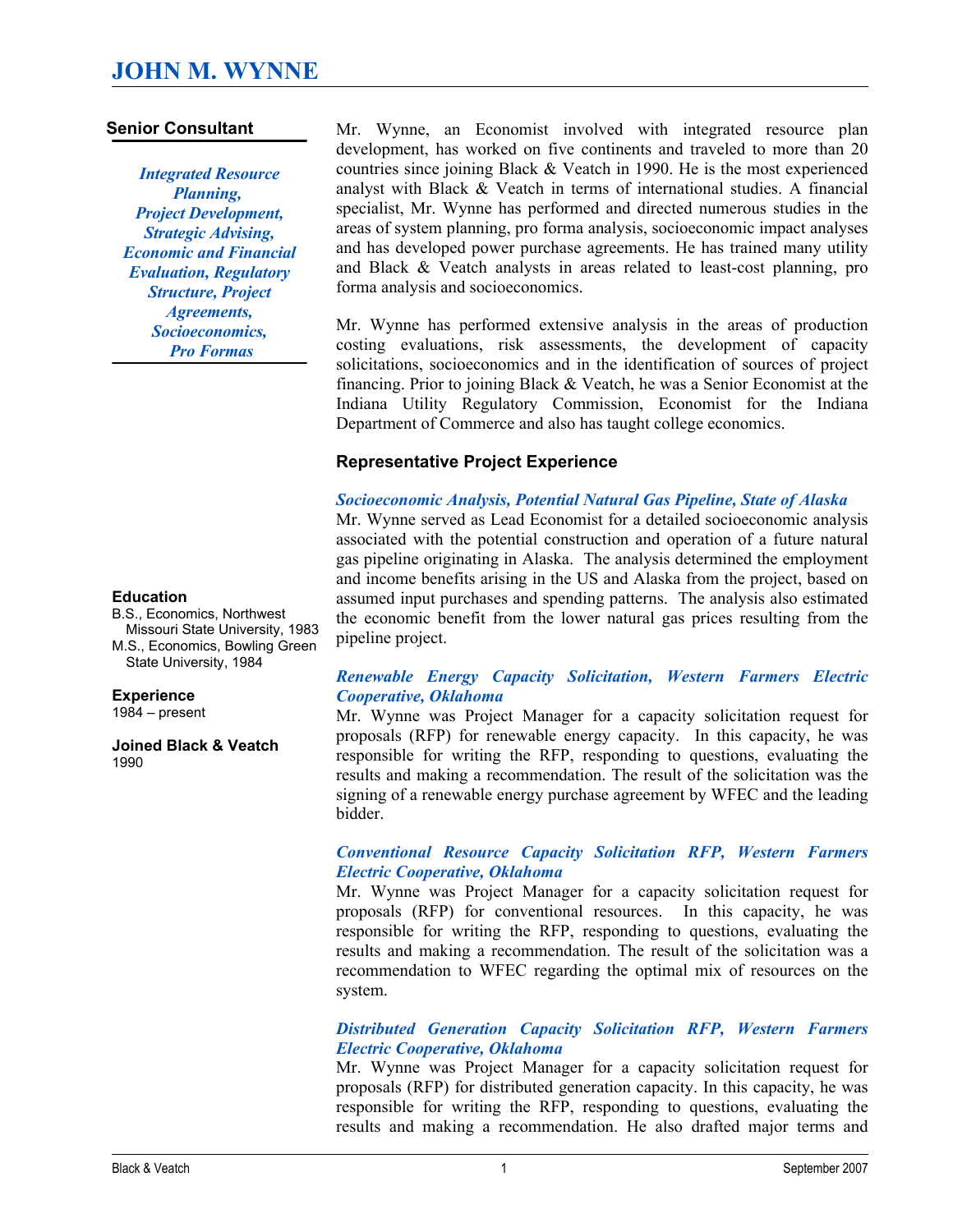conditions to be transferred to a power purchase agreement. In addition, he led a market pricing and retirement analysis in which regional marketclearing prices were estimated using a market model. The optimal retirement date of units was evaluated based on economic returns.

# *Socioeconomic Analysis, Confidential Nuclear Licensing Project, Southern United States*

Mr. Wynne served as Lead Economist for a detailed socioeconomic analysis associated with the COLA process for a large utility in the Southern United States. He was responsible for evaluating the impacts of construction and operation in several economic areas, including employment, income and demand for the local community and services. He also wrote significant portions of the COLA.

### *Socioeconomic Analysis, Confidential Nuclear Licensing Project, Northern United States*

As Lead Economist for socioeconomic analysis related to the COLA process for a large utility in the Northern United States, Mr. Wynne evaluated the impacts of construction and operation on economic areas that included employment, income and demand for the local community and services. In this capacity, he was responsible for writing significant portions of the COLA.

### *Confidential Project, Botswana*

As Project Economist, Mr. Wynne was responsible for the development of the project pro forma for a multi-unit coal project in Botswana. The pro forma involved multiple currencies, multiple tranches of debt and multiple units. A significant amount of interaction with technical, financial and legal advisors was required to develop the pro forma, which was part of a bankable feasibility study produced by Black & Veatch and other consultants.

# *Confidential Project, Southeastern United States*

Mr. Wynne served as the Socioeconomist responsible for the development of a socioeconomic impact analysis of the addition of a nuclear power plant at an existing site. His analysis included assessing the impact of the project on income, employment and the general infrastructure of the project vicinity during the construction and operational phases of the project.

# *Capacity Solicitation RFP, Brazos Electric Cooperative*

As Project Economist, Mr. Wynne was responsible for developing a capacity solicitation RFP for long-term power supplies to meet a growing utility demand. He also was responsible for drafting the RFP and coordinating with the utility to evaluate bids.

# *Confidential Project, Mozambique*

Mr. Wynne, serving in the capacity of Project Economist, was responsible for the drafting of several project agreements for a future coal project in Mozambique. The scope of work included the drafting of power sales, operating, fuel supply and implementation agreements. He also was responsible for the review of the pro forma and several other economic evaluations associated with the project.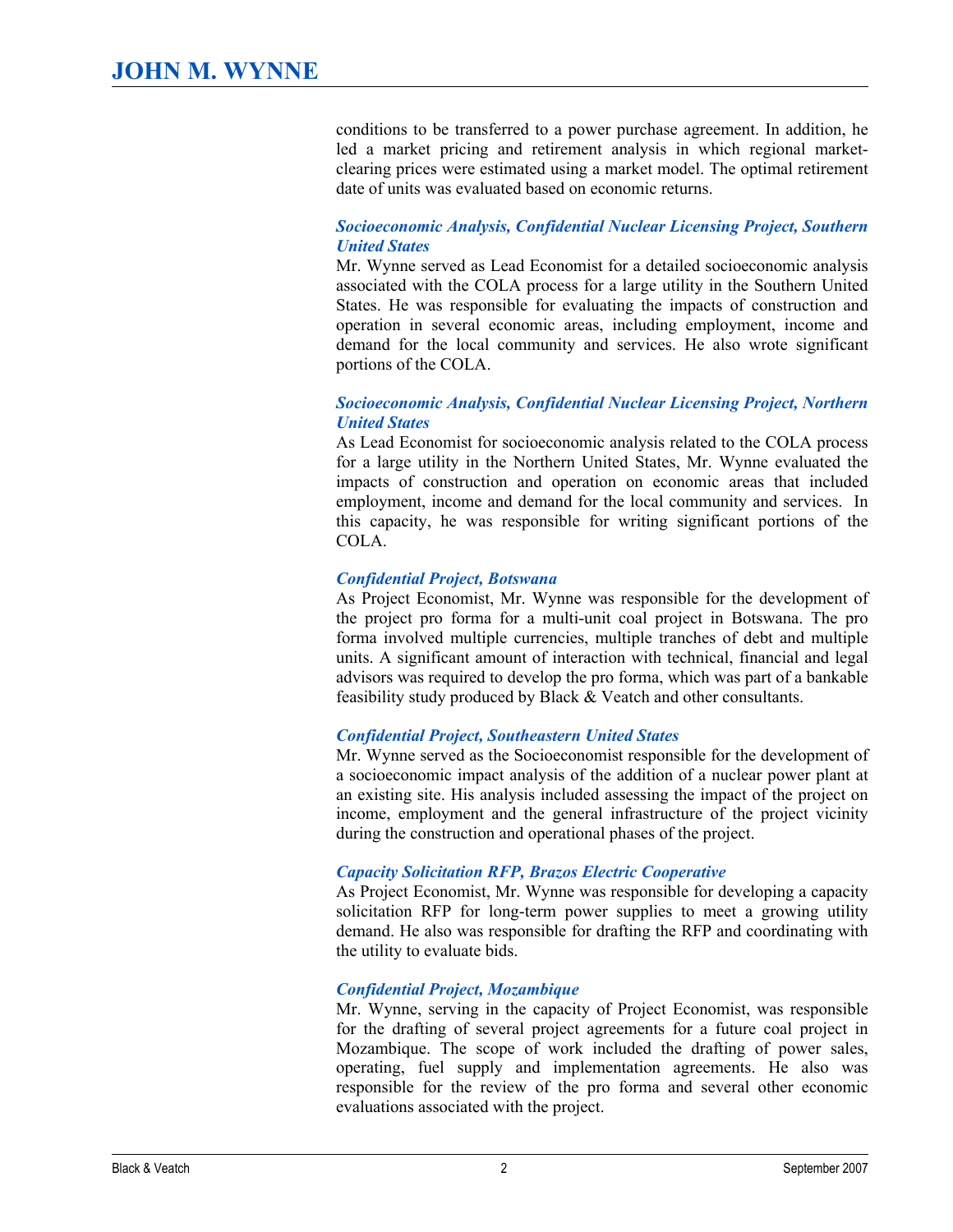### *SupplySide Planning Study, City of Columbia, Missouri*

Served as Project Manager for a supply-side planning study that evaluated self-build and purchase options. The study required establishing a production costing model for the City, developing a capacity solicitation RFP, evaluating bids and assisting the City during negotiations.

#### *Integrated Resource Plan, Kaua'i Island Utility Cooperative, Kaua'i*

Mr. Wynne was Project Manager for an integrated resource plan (IRP) for the island cooperative, KIUC. The IRP had a heavy emphasis on renewable energy options and energy efficiency measures. More than 50 supply-side options were evaluated. The study resulted in an IRP filing before the Hawaii Public Utility Commission. The IRP required significant interaction with the KIUC Board and an Advisory Committee, which was comprised of several local citizens and customers.

#### *Prefeasibility and Feasibility Study, Confidential Client, Mexico*

As Project Manager for a pre-feasibility and feasibility study evaluating the technical and economic feasibility of a coal-fired power plant in Mexico, Mr. Wynne was involved in the development of capital cost and performance estimates for a number of coal-fired options. This required an evaluation of the characteristics of the coal and to evaluate design impacts; an evaluation of alternative sties; and the development of a report that will be used as part of a future capacity solicitation. The project consisted of a multi-disciplined team of environmental specialists, fuel experts, design engineers and cost estimators.

### *System Expansion Planning Study, Oman Ministry of National Economy, Oman*

Mr. Wynne was Project Manager for a system expansion planning study that evaluated the least-cost option for the Oman power system. The study required the development of a detailed production costing model of the Oman system; the development of cost and performance estimates for candidate expansion units, including combined power and water production facilities; and an economic analysis that determined the present worth cost of alternative generation expansion plans.

#### *Feasibility Study, Sacramento Municipal Utility District, California*

Mr. Wynne was Project Manager for a feasibility study that evaluated the ownership options of several types of renewable capacity. The study evaluated tax incentives for various renewable technologies; developed pro forma models showing the cost-of-own versus purchase options; and evaluated risks associated with each ownership option.

### *Integrated Resource Planning Study, Golden Valley Electric Association, Anchorage, Alaska*

Mr. Wynne was Project Manager for an integrated resource planning study for GVEA that evaluated several self-build, power purchase, demand-side and renewable capacity options in order to determine the least-cost plan for the utility. The project involved a conditions assessment and retirement analysis of existing units, a detailed production costing model of the GVEA system, evaluation of power purchase alternatives and fuel price forecasting.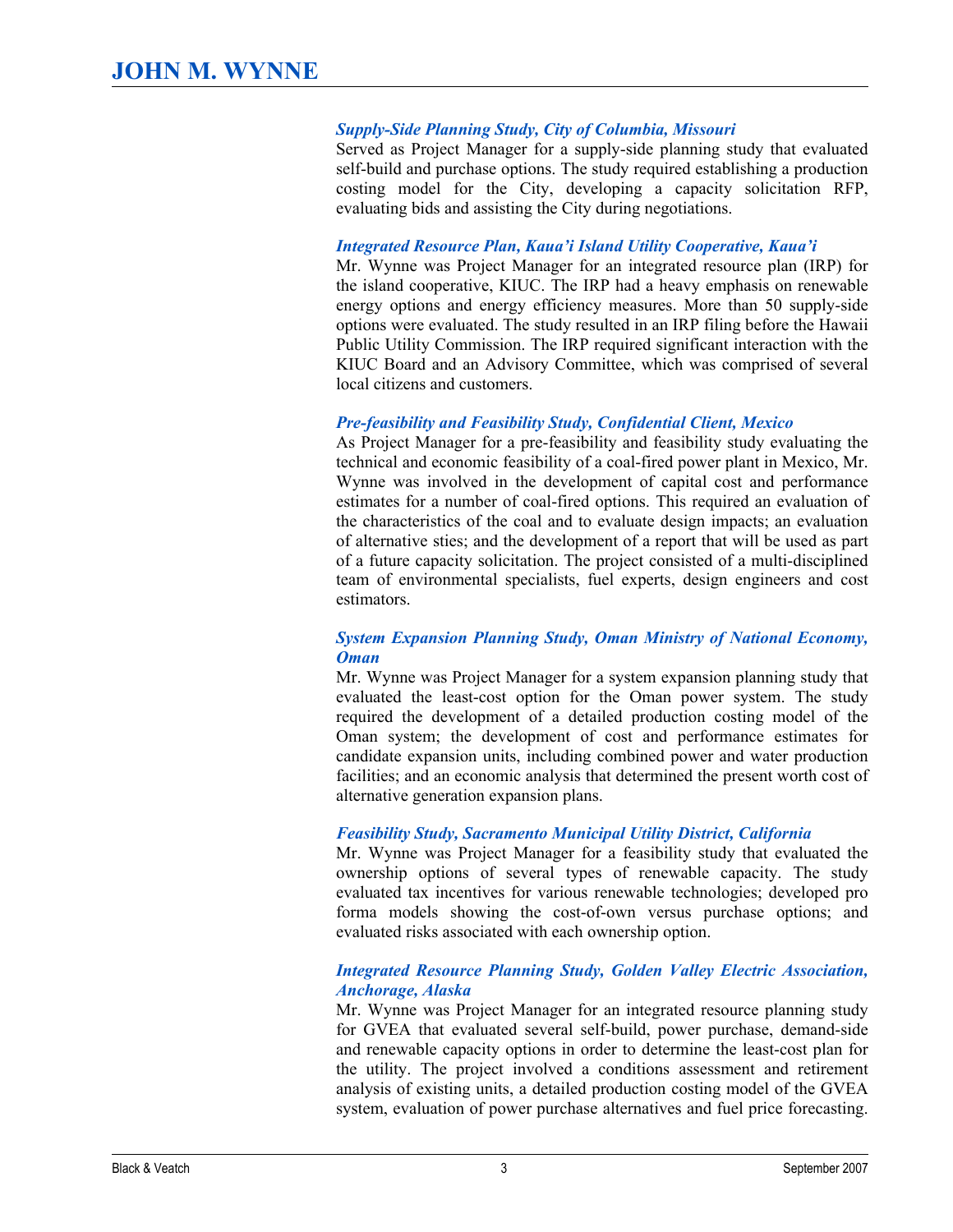Results were presented to the GVEA Capacity Expansion Committee and the GVEA Board.

#### *LongTerm Resource Plan, Western Farmers Electric Cooperative, Anadarko, Okla.*

Mr. Wynne has supported the WFEC in the final preparation of its long-term resource plan to be submitted to the RUS in support of a request for financing of future generation. The process involved performing updates to the detailed production costing model previously developed for the WFEC, which were used to evaluate power purchase and self-build options.

#### *Capital Cost, O&M and Performance Estimate Study, Louisville Gas & Electric*

Mr. Wynne was Project Manager for a study that developed capital cost, operations and maintenance and performance estimates for use by LG&E in its integrated resource plan document filed with the state commission. The capacity options consisted of more than three dozen conventional (gas, nuclear, coal) and renewable options. The local labor and productivity costs were considered, as were local climate conditions (temperature, elevation, wind speed, etc.), as applicable for the technologies considered.

#### **Least-Cost Option Plan, City Utilities of Springfield, Missouri**

Mr. Wynne was the Lead Economist responsible for comparing two competing coal-fired power plant options and recommending the least-cost option for City Utilities of Springfield. The units differed with regard to size, ownership, required infrastructure, fuel cost and design. The units were compared on a cumulative present-worth-cost basis, and several sensitivities were preformed. The study required ongoing interaction with environmental, fuel, transportation and design specialists. The results were presented to the City Utilities of Springfield Board.

# *Economic Impact of Renewable Energy in Pennsylvania*

Mr. Wynne performed economic analysis for the study of a proposed Pennsylvania renewable portfolio standard. The scope included a technology assessment, resource evaluation (including development of cost curves), least-cost portfolio planning and economic impact analysis.

# *Utility Formation Economic Evaluation, Viejas Tribal Utility*

Mr. Wynne served as Project Manager for a DOE-funded study to evaluate the economics of utility formation. The study involved the development of a financial model that compared continued operation as a utility customer versus the cost of forming a new tribal utility and installing capacity to meet load requirements. The study also focused on the potential to install costeffective renewable options and involved a condition assessment and valuation of the existing distribution system.

#### *Bids Received Evaluation, Dairyland Power Cooperative, La Crosse, Wis.*

Mr. Wynne was the Project Manager responsible for evaluating bids received through a power supply RFP. The evaluation involved a detailed production costing simulation of the DPC system under self-build and alternative power supply options. The approach was devised to comply with the RUS loan requirements and guidelines. Mr. Wynne presented results of the RFP and the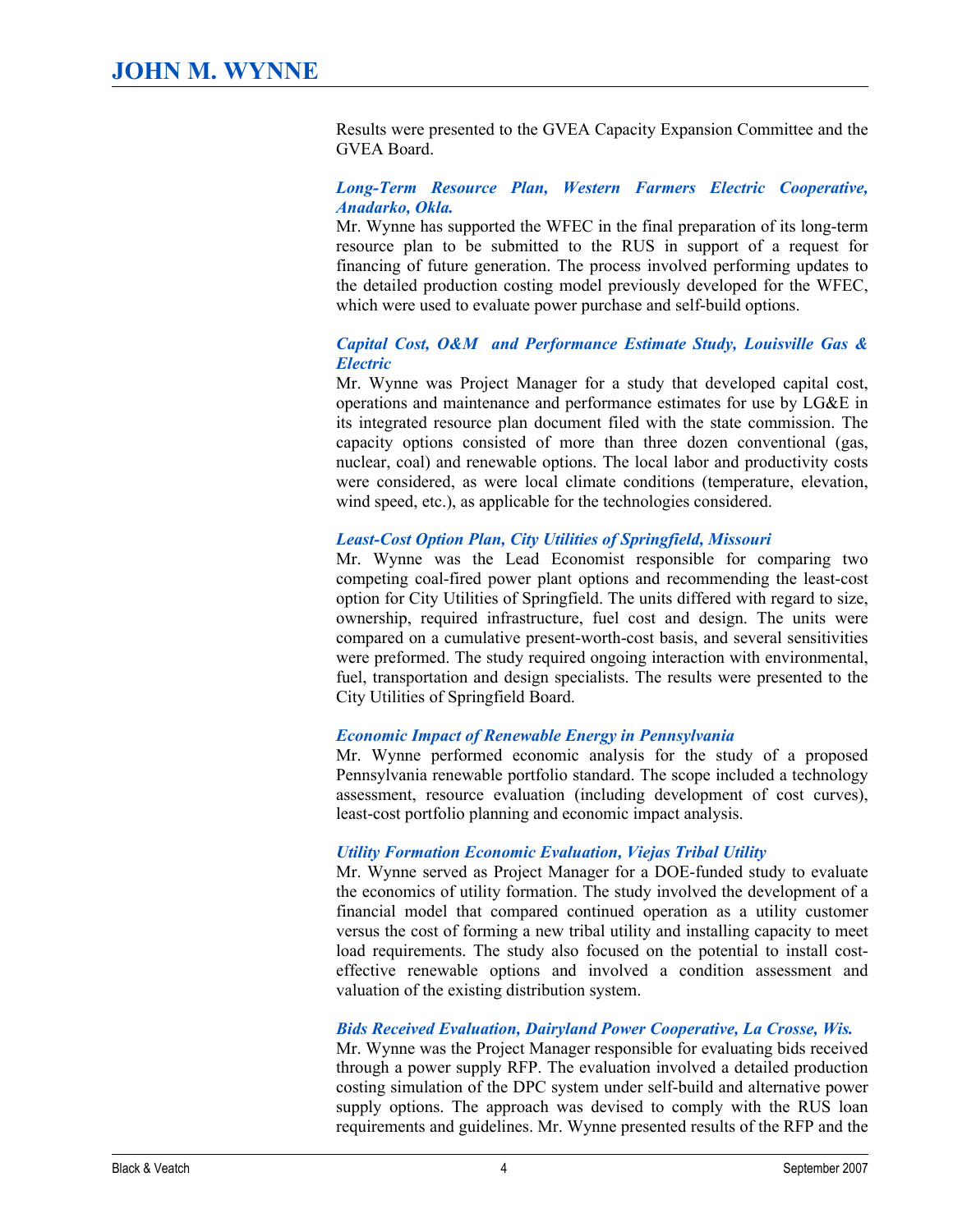IRP to the RUS in support of DPC's application for financing in a large Midwestern coal-fired power plant.

#### **Least-Cost Plan, Basin Electric**

Mr. Wynne was the Project Economist in charge of evaluating the least-cost plan for Basin's western interconnect area. This involved the development of a detailed production costing model and evaluation of costs on a long-term basis in accordance with RUS planning guidelines and requirements. He also wrote the Basin RFP required by the RUS to determine if an alternative to the self-build option was part of the least-cost plan.

#### *Internal System Planning Review, Dairyland Power Due Diligence, La Crosse, Wis.*

Mr. Wynne was the Study Manager of an effort to review the internal system planning studies performed by DPC. He evaluated the economic, technical, environmental, transmission, financing and political risks, as well as other risks associated with several alternative expansion plans. The economic evaluation involved detailed production costing of the DPC system in conformance with RUS requirements.

#### *Project Evaluation Services, Independence Power & Light, Independence, Mo.*

As Project Manager, Mr. Wynne performed project evaluation services in support of IPL's consideration of equity participation in a coal-based plant to be built by another utility. The project scope included an evaluation of the PPA, load flow studies, discussion of the FERC SMD NOPR and a site visit to evaluate the operational and maintenance practices of the owner.

#### *Retirement Study, City of Rochelle, Illinois*

As Study Manager, Mr. Wynne evaluated the economics of retiring an existing power generation facility versus a number of power supply alternatives. The study estimated the cost to keep the unit in commercial operation and considered the environmental issues impacting the decision.

#### *Renewables Study, EBRD, London, England*

Mr. Wynne served as Project Manager of an EBRD-funded study that evaluated the potential for renewable energy projects in all 27 countries of operation. Mr. Wynne managed seven subconsultants who assisted with data collection and project evaluation. The projects being evaluated included hydro, biomass, wind, geothermal and solar renewables.

#### *Optimum Capacity Additions Study, Western Farmers, Anadarko, Okla.*

Mr. Wynn was the Study Manager for an analysis to determine the optimum capacity addition(s) for the Western Farmers system. Peaking, renewable, and natural gas and coal-fired base load facilities were being evaluated both on a traditional franchised utility basis (least-cost planning with a production costing model) and in the context of a competitive regional market (using the regional model, PROSYM).

In addition, Mr. Wynne prepared and issued an RFP as part of the RUS financing requirements, performed screening and detailed production costing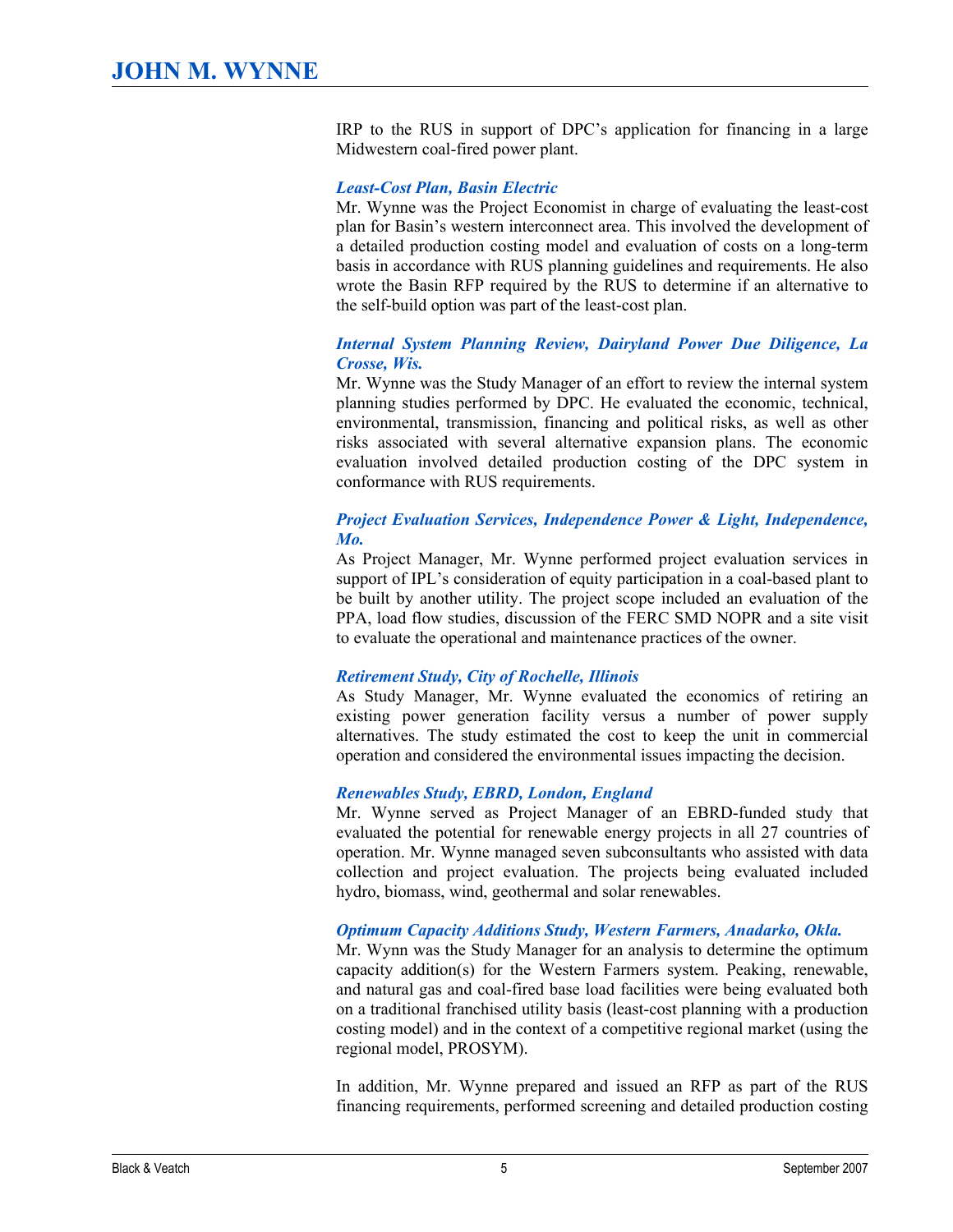evaluations of the offers. He recommended a short list and assisted with ongoing evaluations of the options.

#### *Economic Analysis, City of Boulder City, Nevada*

Mr. Wynne was responsible for the economic analysis of a proposed battery storage facility that would use inexpensive hydro power to charge a 10 to 20 MW battery capacity at night and would also discharge during peak hours. The analysis involved bus-bar costs estimates; use of a peak-shaving module to produce adjusted utility loads and estimate benefits; and development of a pro forma analysis to evaluate the overall economics of the project.

#### *Power System Expansion Planning Study, McIntosh 4/ Lakeland Electric, Lakeland, Florida*

Serving in the capacity of Project Economist/Study Manager, Mr. Wynne supervised the modeling and economic analysis in support of a power system expansion planning study performed to evaluate the economics of possible capacity additions for the utility.

#### *Economic and Financial Analysis of Power Projects, Training Course/IIE, Kiev, Ukraine*

Mr. Wynne prepared material and taught a course through the International Institute of Education in Ukraine to 30 Ukrainian students on the economic and financial evaluation of power projects. The topics of the course were centered on pro forma analysis, merchant market pricing, Power Purchase Agreement structure, regulatory rate setting and bus-bar analysis.

#### *Energy Conversion Agreement, Western Farmers Electric Cooperative, Anadarko, Okla.*

As Project Development Advisor/Economist, Mr. Wynne consulted and helped draft the Energy Conversion Agreement for a peaking facility to be operated by the WFEC. In this capacity he also reviewed the EPC agreement and identified areas of risk for the client. Additionally, he performed and supervised detailed project pro forma analysis and made a presentation to the Board that was received with unanimous approval. The unit reached financial closing in December 2000, as well as commercial operation in May 2001.

#### *Bids Received Evaluation, PEGI, Monterrey, Mexico*

As Project Economist/Project Manager, Mr. Wynne supervised the evaluation of bids received in response to a capacity solicitation for a large power plant. He also coordinated with other Black & Veatch disciplines to provide project support in the role of Project Technical Advisor.

#### *Cogeneration Feasibility Study, TUCC, Taiwan*

As Project Manager*,*  Mr. Wynne was responsible for a cogeneration feasibility study that would locate a mid-sized facility in an industrial park in Taiwan. He supervised all the technical and financial work and wrote or reviewed all project documents. In addition, he provided project development support, including the drafting of a project information memorandum to the potential equity partners.

*Financial Analysis, Carolina Turkeys, Goldsboro, N.C.*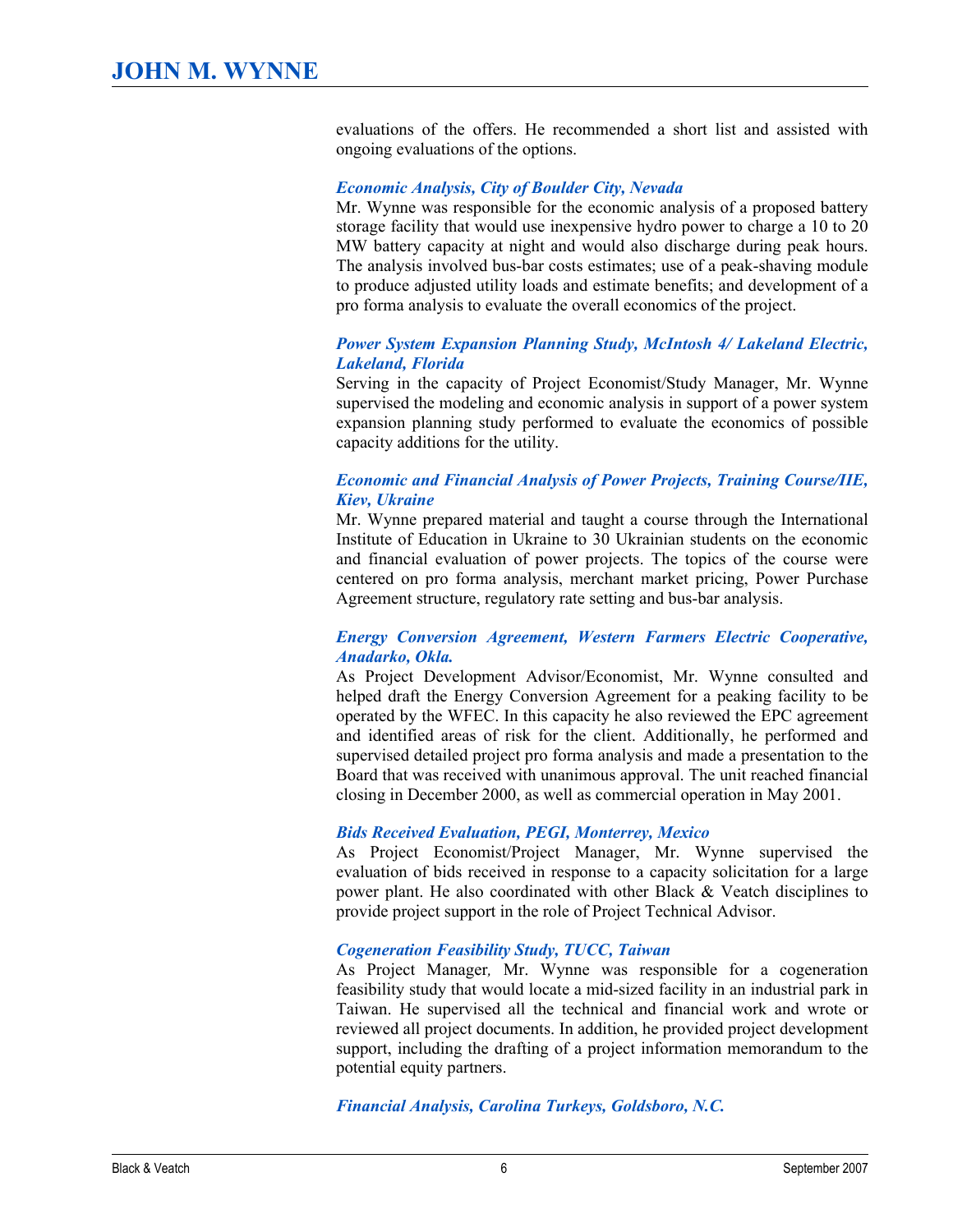As Project Development Advisor, Mr. Wynne provided financial pro forma analysis, regulatory risk analysis, project agreement review and consulting services for a proposed biomass cogeneration facility to be located at a large processing facility.

#### *Market Assessment, Bucharest Power and Heat Project, Romania*

Mr. Wynne served as Market Assessment Leader and was responsible for the market assessment of a 250 MW power and district heating project in Romania. The project included an assessment of market rates and deregulation and pro forma analysis. He also was responsible for heads of terms of the project power and heat purchase agreements and developed the strategy for attracting a project sponsor.

### *Financial Evaluations, EGEM S.A., Peru*

As Project Development Leader, Mr. Wynne performed all financial evaluations to determine the optimal site and configuration of a proposed 150 to 200 MW merchant plant. He pursued a U.S. development partner for EGEM S.A.

#### *Financial Analysis, ElectroPeru, Peru*

Mr. Wynne served as Project Economist and performed the financial analysis of a proposed 200 MW gas-fired combined-cycle plant in Peru. He determined the best site and configuration for the project.

#### *Economic Evaluation, CEMEX TEG Project, Mexico*

As Project Economist, Mr. Wynne was the primary drafter of an RFP for the TEG Project, a 230 MW petroleum coke plant in Mexico. He performed the economic evaluation and rankings or bid and assisted in the review of project agreements.

#### *Request For Proposal, Wisconsin Electric, Wisconsin*

As Project Economist, Mr. Wynne helped write the RFP for the solicitation of 250 MW of peaking capacity. He also drafted the power purchase agreement for the project.

### **Instruction, USAID-Power Purchase Training Course, Florianopolis, and** *Brasilia, Brazil*

Mr. Wynne was subcontracted by the USAID-International Institute of Education to co-instruct a two week training course on capacity solicitations and power purchase agreements. The course was presented twice, and students consisted of approximately 60 state and federal utility planners and managers of Brazilian utilities.

# *Pro Forma Modeling, Kanchana Rice Burner, Thailand*

As Project Economist, Mr. Wynne developed the pro forma model to be used for the financing documents for a rice husk burner in Thailand. He evaluated the standard offer for Small Power Producer PPA to develop pro forma inputs and identified the socioeconomic impacts of the project.

#### **Swaziland-Mozambique Interconnector, Swaziland Electricity Board**

Mr. Wynne served as Project Economist and performed the economic evaluation of a proposed transmission line interconnector between Swaziland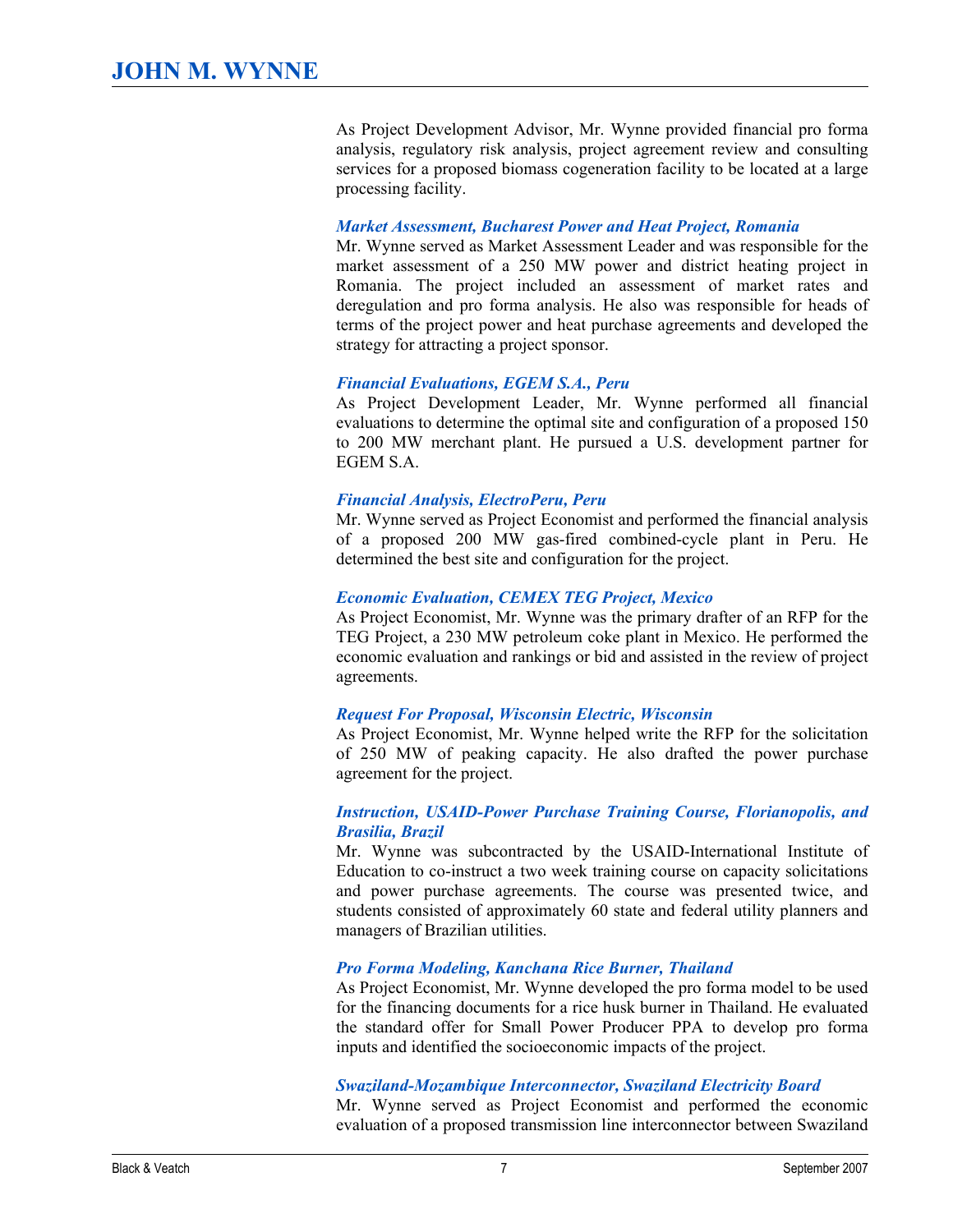and Mozambique. The study required a demand forecast and production costing evaluation of the SEB system to determine if the interconnector was part of the least-cost option. Mr. Wynne also performed socioeconomic impacts analysis and developed a draft of the Interconnection Agreement between the two national utilities for the line. In addition, he developed a draft of the EPC Request for Proposals package for the project.

# *Technical Advisory Services, ZESA, Zimbabwe*

Mr. Wynne served as Project Economist in support of Black & Veatch's role as the project technical advisor for ZESA. In this capacity, Mr. Wynne performed several major roles in support of the development of the first-ever limited recourse IPP project in Zimbabwe. He prepared the initial project financial pro forma and rate impact estimates; prepared the tariffs of the Power Purchase Agreement; and was a drafter on the remainder of the agreement.

Mr. Wynne represented Black & Veatch in the PPA and Asset Transfer Agreement negotiations and advised the client on the impact and reasonableness of the proposed provisions in the agreements. He also assisted with the pricing formulas in the Fuel Supply Agreement and worked with the project financial advisor and legal advisor on an ongoing basis to develop the project and other project agreements.

#### *Financial Analysis, NPC Project Development, Tanzania*

As Project Economist, Mr. Wynne developed the project pro forma for a planned coal-fired project in Tanzania. In addition, he provided an estimate of the project's net national benefits.

#### *Technical Advisory Services, Hongsa IPP Proposal, Laos, Thailand*

Mr. Wynne served as Project Economist in support of Black & Veatch's role as the technical advisor for the developer. In this capacity, he performed preliminary pro forma evaluations for a proposed 2 x 350 MW power plant to be constructed in Laos and sold to EGAT in Thailand. Mr. Wynne helped draft the EPC agreement and EPC RFP for the project and also provided an economic risk evaluation of the project PPA, which was based on the EGAT model agreement.

Mr. Wynne provided negotiation assistance to the Client during general and technical negotiations with EGAT. He worked with the financial and legal advisors during the redraft process and provided an economic and technical review of the draft of the Fuel Supply Agreement.

#### *Bolivia Export Market Study, Bolivia*

As Project Economist, Mr. Wynne evaluated the potential for power exports from Bolivia to neighboring countries, including Brazil, Argentina, Chile and Peru. The objective was to determine the cost of power delivered to these markets, the competitiveness of these delivered costs with other alternatives and the institutional and regulatory structure in the export countries.

#### *Market Assessment, Mato Grosso, Brazil*

Mr. Wynne served as Project Economist and performed an assessment of the market demand and supply conditions in Mato Grosso, Brazil. In addition, he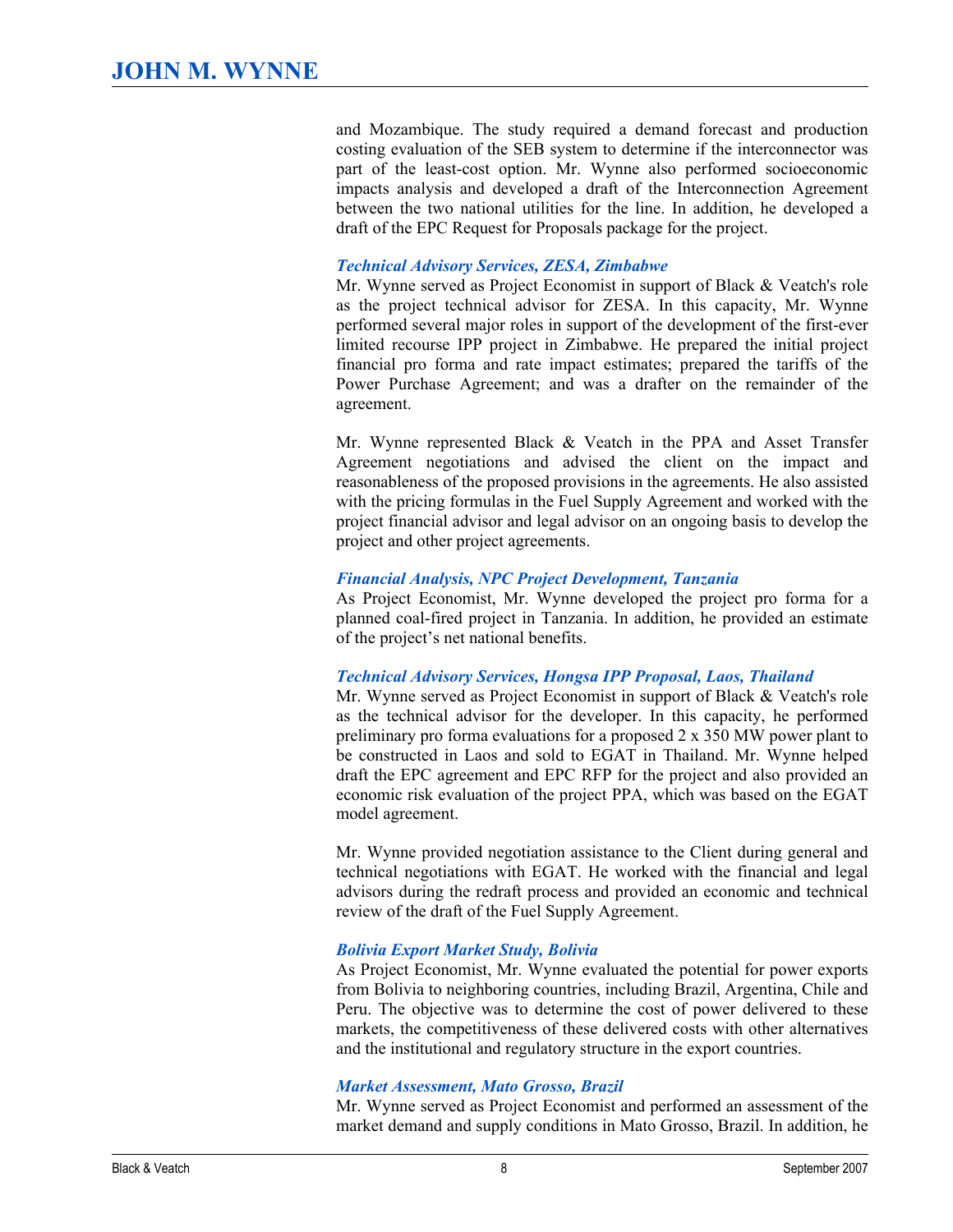provided an analysis of the regulatory structure in the country. The purpose was to determine the need for power and the price at which the client's proposed project could compete in the market.

#### *Feasibility Study, Maju Holdings, Malaysia*

As Project Economist, Mr. Wynne performed pro forma simulations for a proposed 4 x 500 MW coal-fueled plant. The simulations compared the cost to the utility under a lease versus build-own-operate structure.

#### *Power Supply Study, NPC, Thailand*

As Project Economist, Mr. Wynne performed the pro forma evaluations and derived cost estimates to determine the optimal expansion of the NPC system. He also evaluated the financial returns of expanding the system under alternate cogeneration configurations.

#### *Power Purchase Agreement Review, MDX Power Plant Feasibility Study, Thailand*

As Project Economist, Mr. Wynne reviewed the Power Purchase Agreement for technical and economic risk and worked with the financial and legal advisors to develop a markup of the model Power Purchase Agreement to be part of the project proposal. He also recommended economic design parameters for the BVI design team for a proposed natural gas IPP plant.

#### *Power Purchase Agreement Review, Raiwind Feasibility Study, Pakistan*

As Project Economist, Mr. Wynne reviewed the Power Purchase Agreement from a technical and economic risk standpoint and helped perform the pro forma evaluation for a proposed IPP project.

#### *Pro Forma Evaluation, Hemaraj Prefeasibility Study, Thailand*

Serving in the role of Project Economist, Mr. Wynne performed a pro forma evaluation for a proposed IPP project that would sell power to an industrial estate and to the grid.

#### *Socioeconomic Analysis, NCEMC EIS, North Carolina*

As Project Economist, Mr. Wynne performed a socioeconomic analysis on two proposed sites as part of an environmental impact statement of a proposed gas-fueled generating plant.

#### *Socioeconomic Analysis, Midwest Energy, Council Bluffs, Iowa*

Serving in the role of Project Economist, Mr. Wynne performed a socioeconomic analysis on two proposed sites as part of an Environmental Impact Statement of a proposed gas-fueled generating plant.

#### *NTP Prefeasibility Study, Navajo Tribal Area, Arizona*

Mr. Wynne, Project Economist, performed two pre-feasibility studies to determine the cost-effectiveness of constructing a transmission line in the Four Corners area to Nevada/California.

#### *Siting Study, NESDB, Thailand*

As Project Economist, Mr. Wynne performed a socioeconomic evaluation of seven prospective power plant sites and estimated the impacts of plant construction and operation.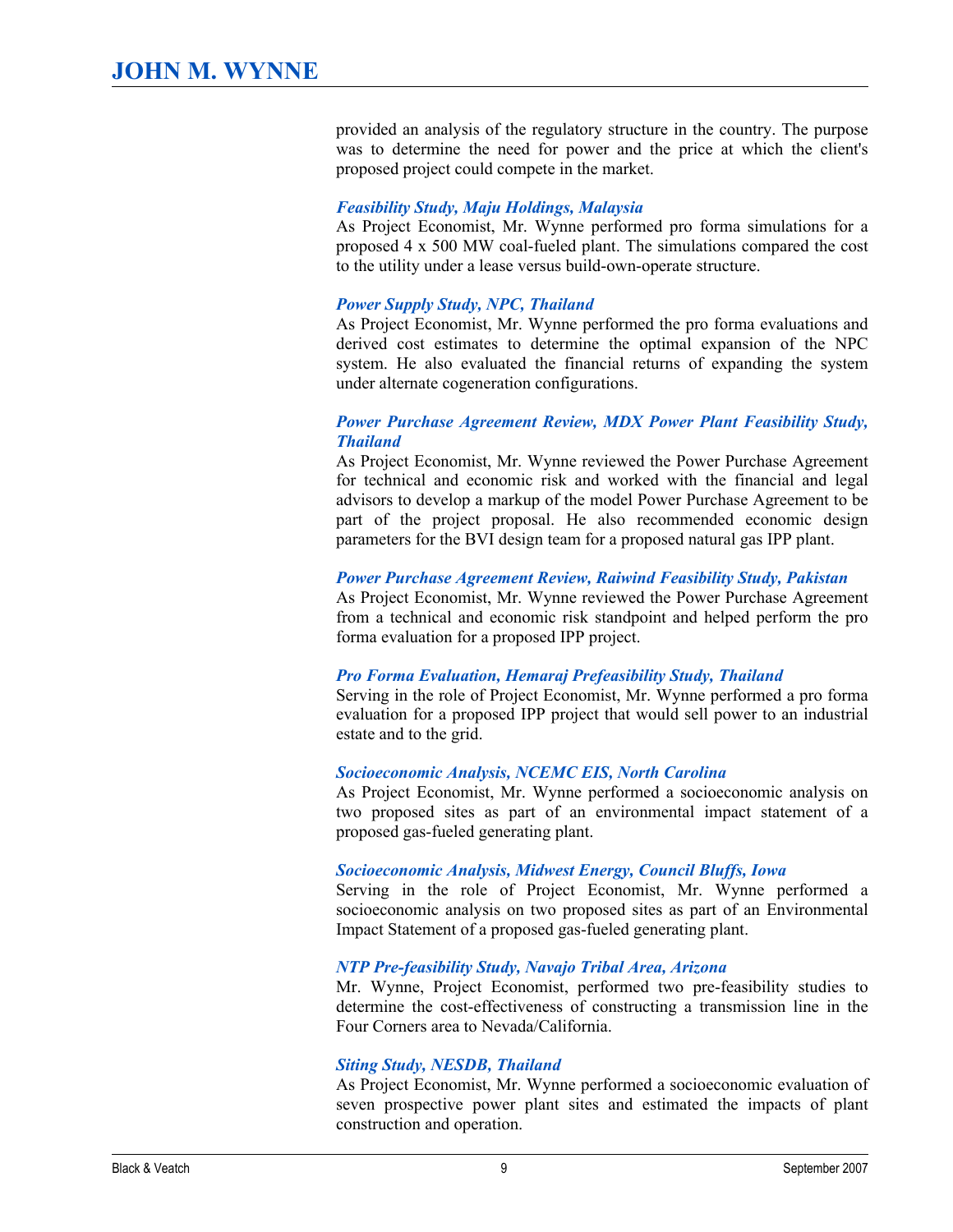#### *Demand-Side Programs Evaluation, City Public Service, San Antonio, Texas*

Serving as Project Economist, Mr. Wynne performed an evaluation of demand-side programs and recommended programs for implementation. In addition, he developed an implementation plan for adopted demand-side programs.

### *Request for Proposal, KMEA, Kansas City, Mo.*

Mr. Wynne, Project Economist, wrote an RFP for the Kansas Municipal Energy Agency (KMEA) that sought to secure a cost-effective power supply for the KMEA member cities. He evaluated the proposals received and participated in the negotiations for power purchases.

#### *Pro Forma Evaluation, Niagara Mohawk, Syracuse, N.Y.*

As Project Economist, Mr. Wynne performed a pro forma evaluation of industrial self-generation sites to determine the appropriate industrial rate structures that would maintain the utility's competitiveness.

#### *Grid Operation Code Consultancy, TNB, Kuala Lumpur, Malaysia*

In the role of Project Economist, Mr. Wynne assisted in the development of a Grid Operation Code for TNB.

#### *Production Costing Modeling, TNB, Kuala Lumpur, Malaysia*

Serving as Project Economist, Mr. Wynne developed a production costing model of the TNB system to evaluate the economics of a power purchase proposal.

#### *Contract Development, Kuala Lumpur, Malaysia*

As Project Economist, Mr. Wynne assisted in the preparation of a Power Sales Agreement for the purchase of 990 MW of generation capacity.

#### *Need for Power Document, Cypress Energy Project, Okeechobee, Fla.*

As Project Economist, Mr. Wynne assisted in preparation of the Need for Power document submitted before the Florida Public Service Commission. He also performed the traffic and socioeconomic analysis for the project.

#### *Socioeconomic Analysis, Sithe Independence Station, Oswego, N.Y.*

Serving in the role of Socioeconomist, Mr. Wynne performed the socioeconomic and traffic analysis for the permitting of a large power plant.

#### *Contract Development, NAPOCOR, Manila, Philippines*

As Project Economist, Mr. Wynne aided in the development of power buy back agreements for the purchase of power from small power producers.

#### *Stanton Energy Center, Orlando Utilities Commission, Florida*

As Socioeconomist, Mr. Wynne presented testimony on the socioeconomic impacts of Stanton Unit 2.

#### *Stanton Energy Center, Orlando Utilities Commission, Florida*

As Project Economist, Mr. Wynne assisted in the evaluation of IPP bids to determine the most economical supply option for the utility.